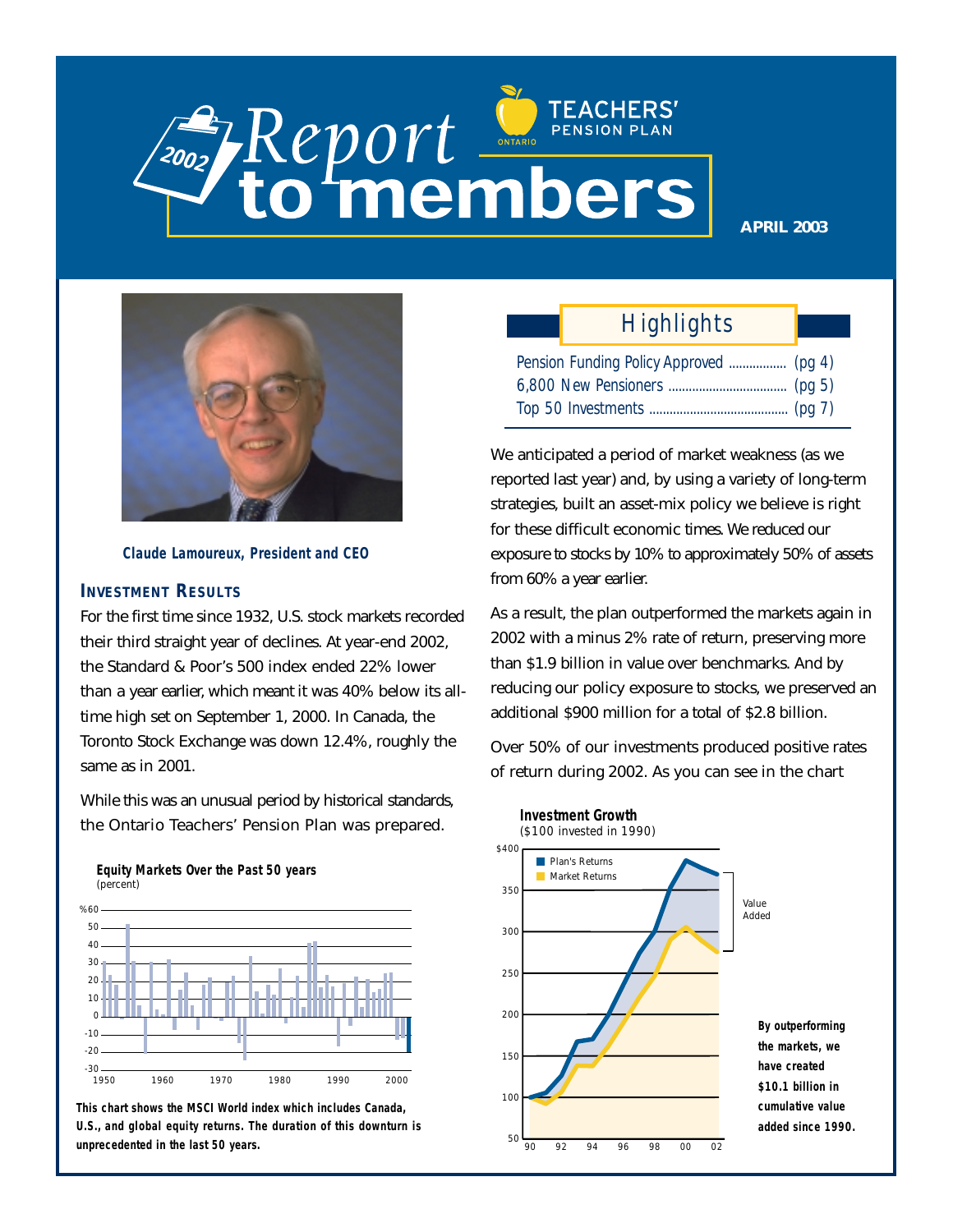## *www.otpp.com*

below, bonds (fixed income) returned 8.6% and inflationsensitive investments, including real estate, commodities and real-return bonds, were excellent performers for us last year, producing a 13.2% rate of return.

To expect any better results would ignore the realities of capital markets. We have no control over the direction of the markets we invest in, or for that matter, the cost of future pension benefits – the cost we are striving to cover. Both are determined by factors outside our control.

| <b>Plan Returns Compared to Benchmarks</b>                                   |                 |                  |                                                                                                                                                     |
|------------------------------------------------------------------------------|-----------------|------------------|-----------------------------------------------------------------------------------------------------------------------------------------------------|
| (percent)                                                                    | Plan<br>returns | <b>Benchmark</b> | <b>Composite Benchmark</b>                                                                                                                          |
| Fixed income,<br>alternative investments<br>and relative value<br>strategies | 8.6%            | 5.1%             | Scotia Capital Treasury Bills<br>$(91 \text{ days})$<br>Custom Canada Bond Universe<br><b>Custom Net Ontario Debenture</b>                          |
| Canadian equity                                                              | $-7.7$          | $-12.4$          | <b>S&amp;P/TSX Composite</b>                                                                                                                        |
| U.S. equity                                                                  | $-22.0$         | $-22.7$          | S&P 500                                                                                                                                             |
| Non-North<br>American equity                                                 | $-16.0$         | $-16.5$          | Morgan Stanley EAFE, EM<br>Custom NONA National Index                                                                                               |
| Inflation-sensitive<br><i>investments</i>                                    | 13.2            | 12.0             | Custom U.S. Treasury Inflation-<br><b>Protected Securities</b><br>Scotia Capital Real-Return Bond<br><b>Goldman Sachs Commodities</b><br>$CPI + 4%$ |
| <b>Total Plan</b>                                                            | $-2.0%$         | $-4.8%$          | Benchmark weighted by the<br>policy asset mix                                                                                                       |

**All asset classes beat their benchmarks in 2002 and half of our total investments produced positive rates of return. Fixed-income and inflationsensitive investments performed particularly well.**



**Value Added Above Benchmarks**

**Bonuses are only paid when staff create value over market returns, as they did again in 2002.**

**In 1998, the plan had a positive 9.9% rate of return, but was 2% below the benchmark – no long-term bonuses were paid for the 1995 - 98 period.**

What we do control, however, is investment and customer service strategies and tactical execution. In these areas, our team strives to make a difference.

#### **INVESTING FOR THE FUTURE**

- We are actively managing more assets by preferring specific stocks and reducing exposure to market indices.
- We have stepped up our commitment to private equity in Teachers' Merchant Bank – these investments are an important alternative to stock markets.
- We continue to invest prudently in hedge funds.
- We are buying tangible assets, such as electric utilities, highways and airports, because their returns are more closely aligned with the indexed pensions we pay to teachers.
- In real estate, we have several redevelopment projects underway that will increase the value of our assets.





**We review expected market conditions annually and choose an asset-mix policy that will best enable the plan to meet the pension funding objective.**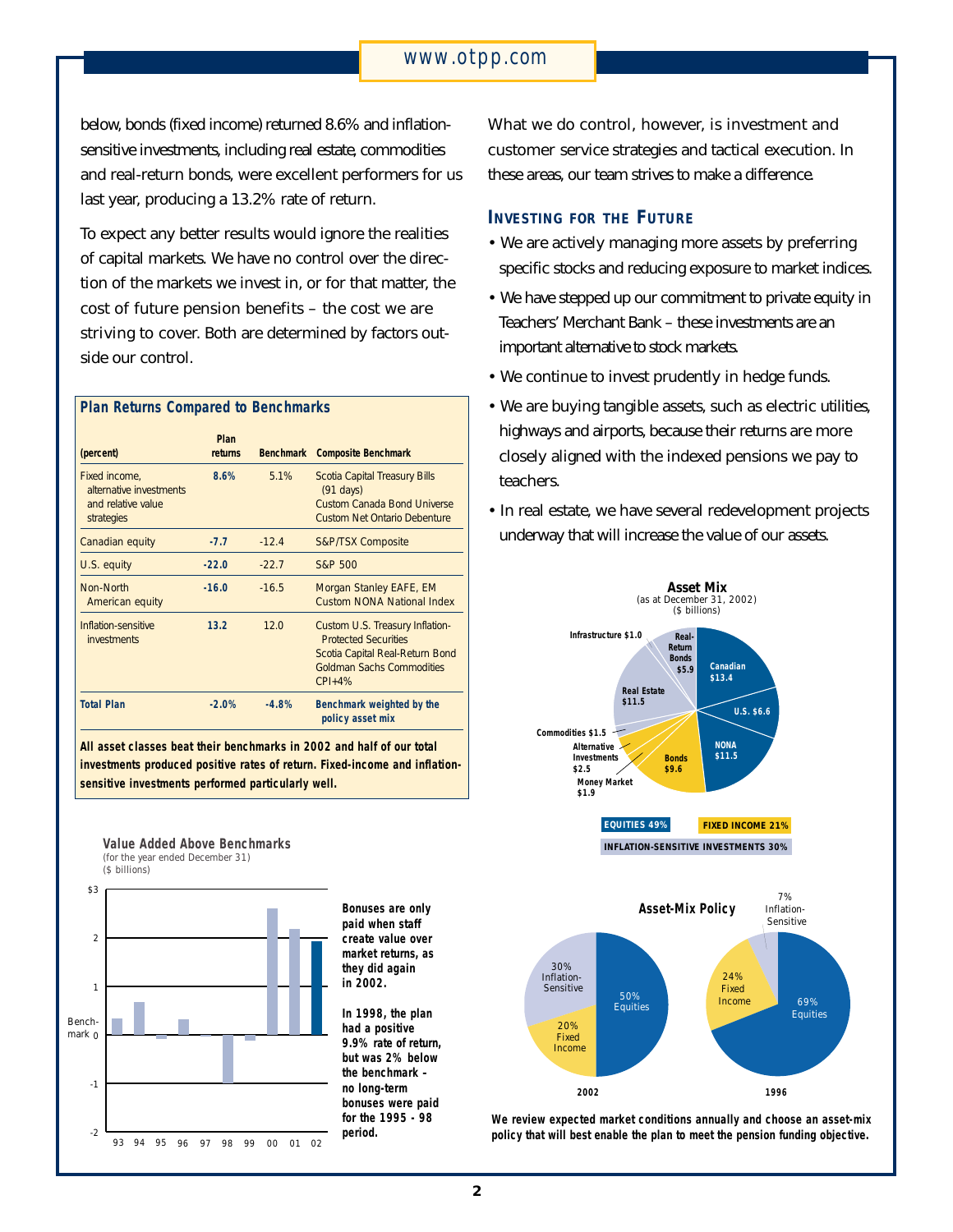## **ORGANIZATIONAL MANDATE**

**OTF and Ontario government (plan sponsors)** Responsible for funding pension plan Negotiate benefit changes and contribution rate Share surplus or deficit

## **THE PLAN'S LONG-TERM CHALLENGE**

Although our investment results are good compared to markets and represent billions of dollars in added value, pensions are based on a defined benefit formula, not based on the rate of return on investments.

With the increase in benefit levels resulting from plan changes in the last few years, the plan now needs a 5% real rate of return over the long term (instead of 4.5%) to deliver the pensions promised. History shows this kind of return is not easy to achieve, especially if there are periods of extended low returns such as we may be experiencing in this decade.

At the beginning of 2003, the plan had an estimated surplus of \$1.5 billion, compared to \$1.9 billion at January 1, 2002. However, there are some clouds on the horizon.

First of all, the cost of future benefits earned by plan members increased by almost \$5 billion due to a significant drop in real interest rates (the basis for estimating future cost).

Secondly, it is a standard actuarial practice to smooth equity gains and losses over five years to avoid short-term changes in the surplus, which could affect the contribution rate. During the 1990s, the plan accumulated and smoothed



**If real interest rates drop by 1%, it will take 20% more assets today to pay the pensions promised to teachers in the future.**

## **Ontario Teachers' Pension Plan**

Administer pension plan

Pay pensions, collect contributions

Set investment strategy, invest assets



**Why the drop? Coupled with the recent effects of negative markets, \$18.6 billion in surplus was spent by the OTF and Ontario government to pay for benefit improvements (e.g. 85 factor and higher pensions) and to eliminate the government's unfunded liability payments.**

equity gains. But since stock markets around the world have declined over the past three years, there are \$9.7 billion in unrecognized losses which have been deferred to the next four years. (Equity returns are considered a "loss" if they are below 6% plus inflation which is the assumption for equities over the long-term.)

This situation could cause a deficit in the future unless equity markets recover dramatically, which is not expected to happen, or real interest rates increase. The next funding valuation must be filed no later than 2006. If there is a deficit, the OTF and the Ontario government, who are the co-sponsors of this plan, will have to take steps to rectify the situation by either increasing contributions for teachers and the government, or reducing future benefits (current pensions would not be affected).

However, we will continue to do our best to build on what works and take innovative investment approaches where we see opportunities to add extra value. In the midst of this concern about the future, there is one good piece of news: a pension funding policy.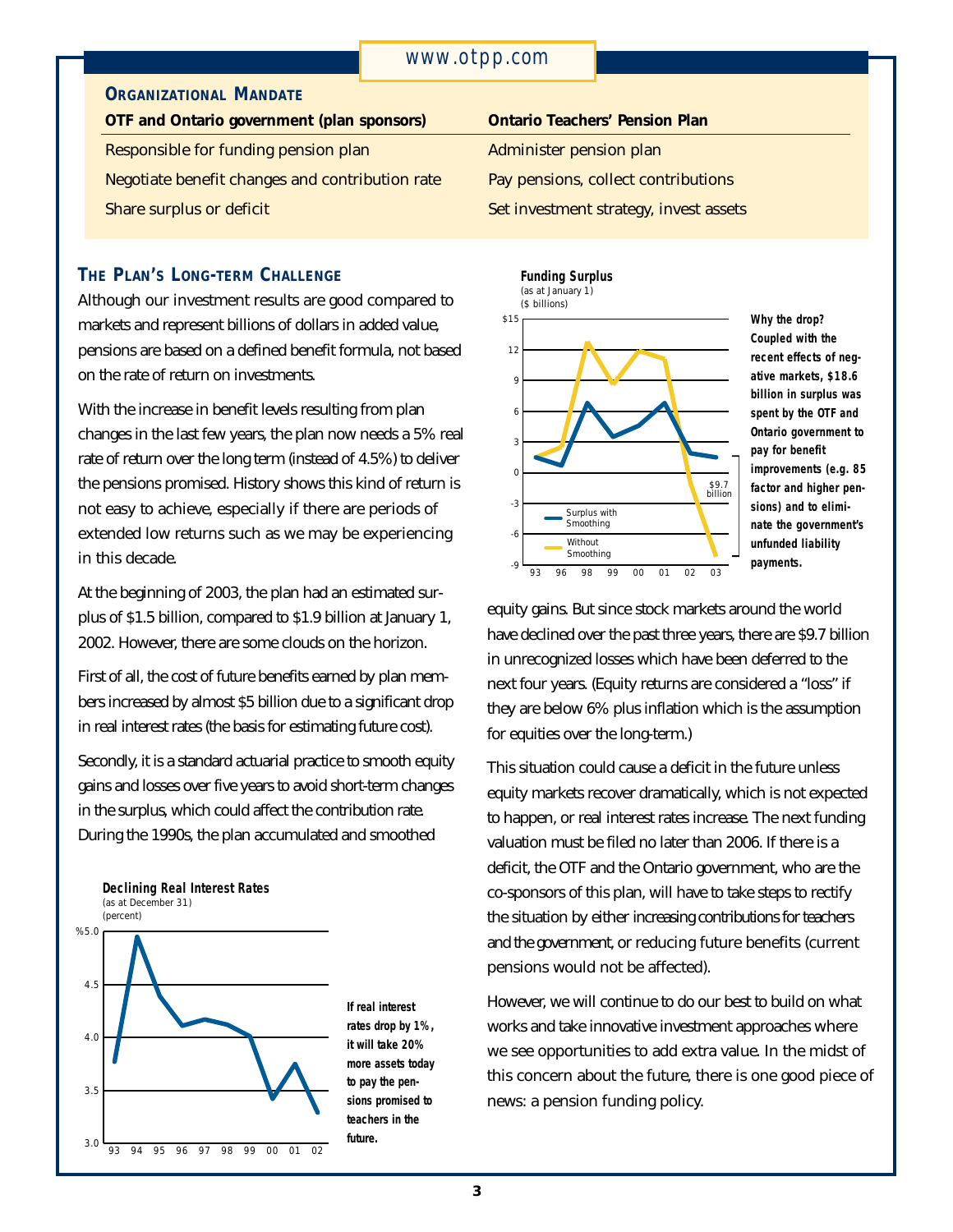## **PENSION FUNDING POLICY**

The plan's co-sponsors, the Ontario Teachers' Federation and the Government of Ontario, have taken an innovative step.

In March 2003, they approved a pension funding policy that gives the plan greater stability in the face of a possible deficit and codifies the more pleasant task of using future surpluses to create a cushion or eventually to lower contribution rates or improve benefit levels.



**The funding zone will provide greater stability for contribution rates for active members.** 

**The current surplus, estimated at \$1.5 billion, is near the bottom of the zone.**

- The policy defines a 'fully funded zone' in which the co-sponsors will maintain a cushion to protect the plan from short-term deficits that could otherwise trigger a major contribution increase.
- This cushion will help balance out periods of surplus and deficit but will not entirely shelter teachers and the government from a future contribution increase.

Rather, it will ensure any necessary increases would be smaller and more manageable.

• Benefit improvements or reduced contributions could be negotiated when the surplus rises above the fully funded zone, and the fund is in a strong financial position.

## **HOW DOES THIS POLICY HELP?**

The funding zone will provide greater stability for contribution rates for active members. Our investors will have the freedom to continue to use investment risk prudently to lower the overall cost of the plan with the assurance that some of the gains from future market booms would be set aside to cushion the impact of inevitable market downturns.

We applaud the co-sponsors for their forward thinking and co-operative approach.



### **IN** CLOSING

2002 brought challenges for all investors – we were no exception. While we can't control volatile investment markets or the aging demographics of our members, rest assured we are doing everything we can to deal with these realities.

Yours sincerely,

C Jamoureur

CLAUDE LAMOUREUX President and Chief Executive Officer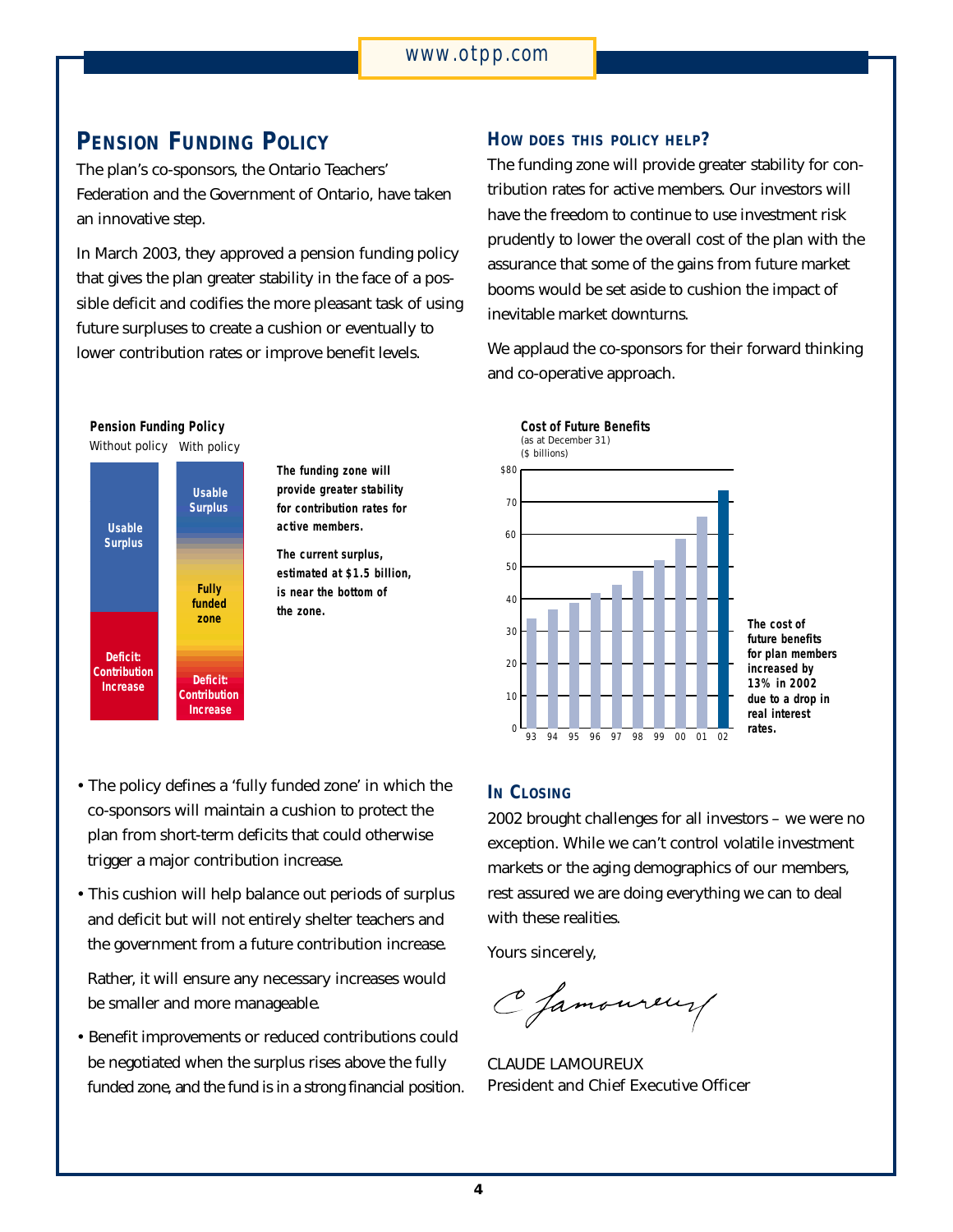# **O UTSTANDING S ERVICE T ODAY ...**

## **MEMBER SERVICES**

**We are striving to do all we can in the area of member service to meet both the short- and long-term needs of our members for pension information.**

**We continued to introduce new services for members and employers, including a secure Web site. We encourage all members to sign up for these services over the Internet so they have direct access to their personal pension information.** 



**In 2002, plan members gave us our highest ever rating on our Quality Service Index (QSI).**

**We survey members regularly to evaluate our service and communications.**



**Contributions vs. Benefits Paid** (for the year ended December 31)

**Number of Pensioners**

(thousands)

**Last year, 6,800 pensioners and 600 survivors (spouses) were added to the pension payroll.**



\$1.7 billion

**The plan paid \$3.1 billion in pension benefits in 2002, \$1.7 more than we received in contributions.**



**One third of all retired teachers are now under age 60. The average age for retirement is 55.4 years.**

*(From left to right)*

**Phil Nichols**  Vice-President, MIS Member Services

**Allan Reesor**  Executive Vice-President, Member Services and Chief Information Officer

**Rosemarie McClean** Vice-President, Client Services

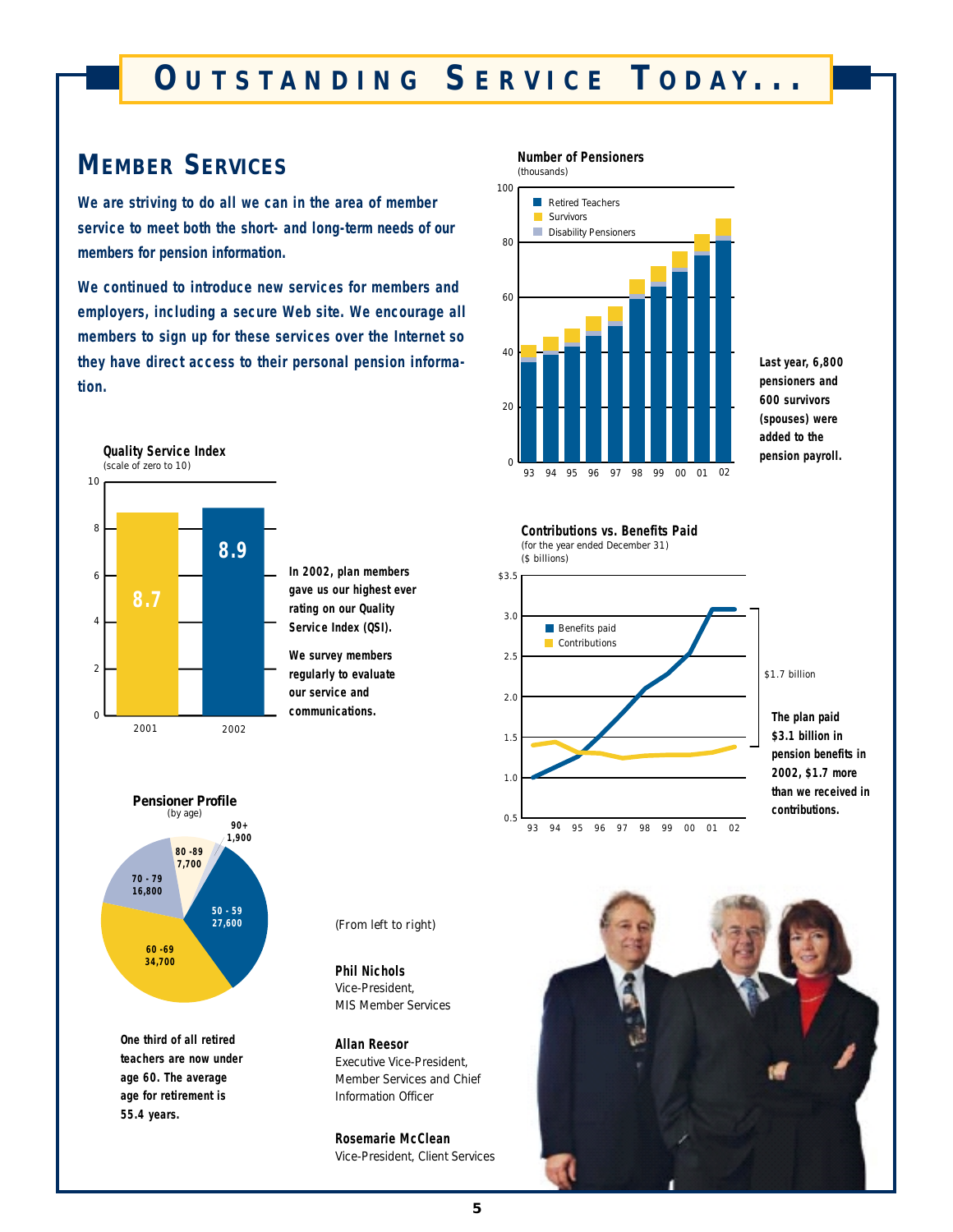## **R ETIREMENT S ECURITY T OMORROW**

## **INVESTMENTS**

**Our strategy is to create long-term value for members. We fine-tuned our investment program in 2002 to reduce the impact of negative returns.**

| <b>Investment Performance</b>               |      |      | as at December 31 |            |  |  |
|---------------------------------------------|------|------|-------------------|------------|--|--|
|                                             |      |      | 2002              | 2001       |  |  |
| Net assets (\$ billions)                    |      |      | \$66.2            | 69.5       |  |  |
| Rate of return on investments (%)           |      |      |                   |            |  |  |
| Annual                                      |      |      | $-2.0%$           | $-2.3%$    |  |  |
| Composite benchmark                         |      |      | $-4.8$            | $-5.3$     |  |  |
| Average annual compound rates of return (%) |      |      |                   |            |  |  |
| 1 yr                                        | 4 yr | 5 yr | 10 $yr$           | Since 1990 |  |  |

|            |        |      |     |         | $\mathbf{y}$ and $\mathbf{y}$ and $\mathbf{y}$ and $\mathbf{y}$ |  |
|------------|--------|------|-----|---------|-----------------------------------------------------------------|--|
| Our return | $-2.0$ | 5.3  | 6.2 | $-10.4$ | 10 6                                                            |  |
| Benchmark  | $-4.8$ | - 28 | 4.5 | 91      | -81                                                             |  |

#### *(Below left to right)*

#### **Morgan McCague**

Senior Vice-President, Quantitative Investments

#### **Robert Bertram**

Executive Vice-President, Investments

#### **Neil Petroff**

Senior Vice-President, International Equity Indices, Fixed Income & Alternative Investments











**We don't expect to be able to match the investment returns of the 1990s.**

*Anticipating negative stock markets worldwide, we reduced our stock portfolio by 10%. This decision saved the plan almost \$1 billion.*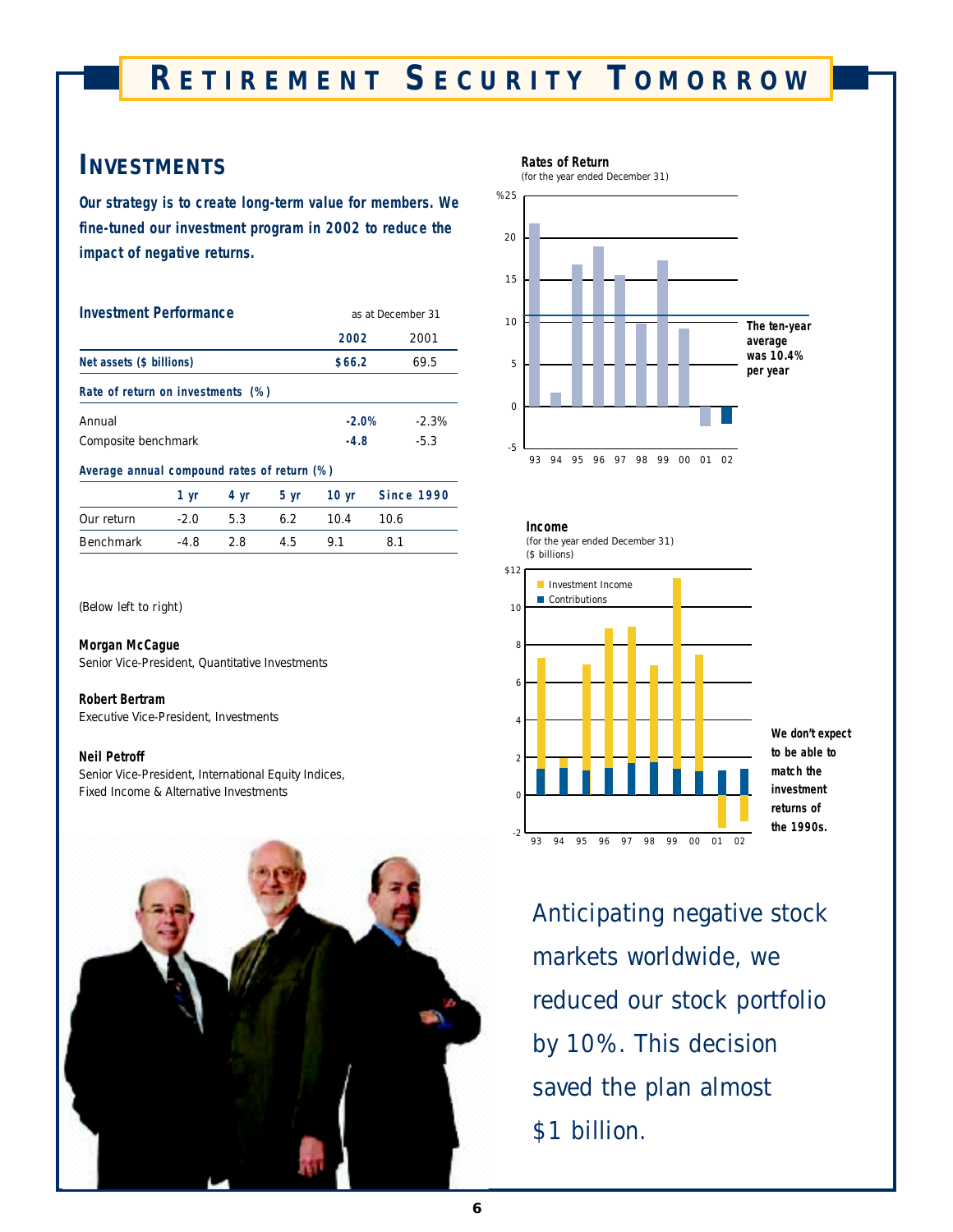#### **AS AT DECEMBER 31, 2002**

| <b>Subsidiary Companies</b>                    | (\$ billions) | Corporate Shares (continued)       |
|------------------------------------------------|---------------|------------------------------------|
| The Cadillac Fairview Corporation Ltd.         | \$11.5        |                                    |
| <b>Bonds</b>                                   | (\$ billions) | Alcan Inc.                         |
| Province of Ontario bonds and debentures       | \$15.1        | Sun Life Financial Services of Can |
| Government of Canada bonds                     | 7.1           | Westlet Airlines Ltd.              |
| Canadian corporate bonds                       | 3.4           | Toronto-Dominion Bank, The         |
| Real-return Canada, Quebec and corporate bonds | 3.4           | Macdonald, Dettwiler and Associa   |
| Canadian treasury bills and term deposits      | 2.6           | Canadian Imperial Bank of Comm     |
| Inflation indexed notes                        | 2.4           | Canadian National Railway Comp     |
| International corporate bonds                  | 1.1           | Magna International Inc.           |
| Commercial paper                               | 1.0           | Manulife Financial Corporation     |
| Index-linked mortgages                         | 0.3           | <b>Barrick Gold Corporation</b>    |
| <b>United States TIPS</b>                      | 0.3           | TransCanada PipeLines Limited      |
| <b>Term Deposits</b>                           | 0.1           | Petro-Canada                       |
|                                                |               | Suncor Energy, Inc.                |

| <b>Corporate Shares</b>                       |               | (millions)        |
|-----------------------------------------------|---------------|-------------------|
|                                               | <b>Shares</b> | <b>Fair Value</b> |
| Nexen Inc.                                    | 19.7          | \$675.4           |
| Capital International Emerging Countries Fund | 13.9          | 522.1             |
| Shoppers Drug Mart Corporation                | 20.5          | 503.6             |
| Maple Leaf Foods Inc.                         | 42.7          | 467.9             |
| Royal Bank of Canada                          | 7.5           | 433.3             |
| BCF Inc.                                      | 13.6          | 387.5             |
| Bank of Nova Scotia. The                      | 6.8           | 359.0             |
| Macquarie Infrastructure Group                | 114.8         | 326.4             |
| Macerich Company, The                         | 5.5           | 269.6             |
| <b>Bank of Montreal</b>                       | 6.1           | 254.4             |
| EnCana Corporation                            | 4.8           | 233.8             |

| Corporate Shares (continued)               |               | (millions)        |  |
|--------------------------------------------|---------------|-------------------|--|
|                                            | <b>Shares</b> | <b>Fair Value</b> |  |
| Alcan Inc.                                 | 4.7           | \$219.1           |  |
| Sun Life Financial Services of Canada Inc. | 8.0           | 214.8             |  |
| Westlet Airlines Ltd.                      | 12.4          | 200.9             |  |
| Toronto-Dominion Bank, The                 | 5.5           | 188.3             |  |
| Macdonald, Dettwiler and Associates Ltd.   | 8.1           | 181.2             |  |
| Canadian Imperial Bank of Commerce         | 3.9           | 168.1             |  |
| Canadian National Railway Company          | 2.4           | 156.4             |  |
| Magna International Inc.                   | 1.8           | 154.2             |  |
| Manulife Financial Corporation             | 4.3           | 147.9             |  |
| <b>Barrick Gold Corporation</b>            | 5.8           | 141.0             |  |
| TransCanada PipeLines Limited              | 5.5           | 125.4             |  |
| Petro-Canada                               | 2.5           | 121.4             |  |
| Suncor Energy, Inc.                        | 4.7           | 115.6             |  |
| Talisman Energy Inc.                       | 2.0           | 112.8             |  |
| Telefonos de Mexico SA                     | 27.6          | 109.6             |  |
| Nortel Networks Corporation                | 42.6          | 107.3             |  |
| Canadian Natural Resources Ltd.            | 2.2           | 104.3             |  |
| Fording Inc.                               | 3.2           | 104.0             |  |
| Inco Limited                               | 2.8           | 95.8              |  |
| Placer Dome Inc.                           | 5.3           | 95.4              |  |
| Thomson Corporation, The                   | 2.2           | 94.4              |  |
| Canada Life Financial Corporation          | 2.3           | 91.7              |  |
| Southern Cross FLIERS Trust                | 1.0           | 91.3              |  |
| ENI S.p.A.                                 | 3.4           | 84.5              |  |
| National Bank of Canada                    | 2.6           | 84.4              |  |
| <b>FleetBoston Financial Corporation</b>   | 2.2           | 84.1              |  |
| Maple Leaf Sports & Entertainment Ltd.     | (undisclosed) |                   |  |

## **To learn more about our investments, please visit our Web site at www.otpp.com**

*(From left to right)*

**Leo de Bever**  Senior Vice-President, Research and Economics

**Brian Gibson** Senior Vice-President, Active Equities

**Jim Leech** Senior Vice-President, Teachers' Merchant Bank